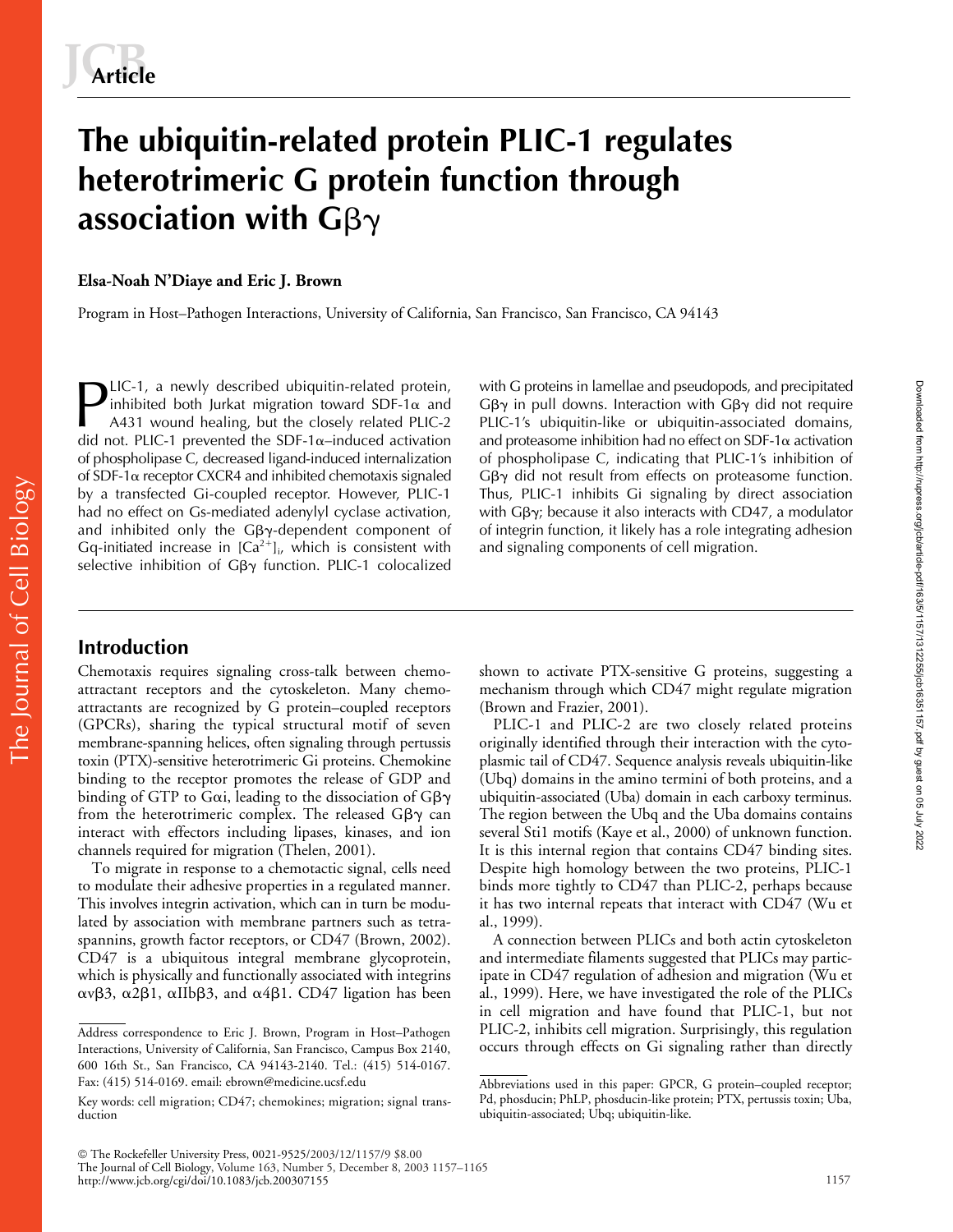on integrin function. Thus, PLIC-1 is involved in communication between integrins and GPCRs and likely is a molecular component of the mechanism through which CD47 regulates cell motility and Gi signal transduction.

## **Results**

## **PLIC-1, but not PLIC-2, inhibits SDF-1–induced chemotaxis of Jurkat T cells and serum-induced migration of A431 epithelial cells**

To investigate any potential role for PLIC-1 or PLIC-2 in cell migration, we created Jurkat cell lines that stably express PLIC-1 (JPLIC-1), PLIC-2 (JPLIC-2), or a neomycin resistance gene alone (JC). We studied SDF-1 $\alpha$ -induced chemotaxis of these cell lines, using a transwell assay. As shown in Fig. 1 A, JPLIC-1 migrated more poorly than JC, whereas JPLIC-2 did not show any significant decrease in migration. The difference in effect on migration was true for multiple independently derived clones of both PLIC-1 and PLIC-2 expressors. Expression level of the SDF-1 $\alpha$  receptor CXCR4 was comparable for all cell lines (not depicted), and expression levels of transfected PLIC-1 and PLIC-2 also were comparable (Fig. 1 A, inset). Thus, PLIC-1, but not PLIC-2, inhibited SDF-1 $\alpha$ –induced chemotaxis of Jurkat T cells. As expected, because CXCR4 is a Gi-coupled receptor (Chen et al., 1998), PTX completely inhibited Jurkat migration in response to SDF-1 $\alpha$  (Fig. 1 C).

To evaluate whether PLIC-1 inhibition of migration also occurred in another cell type, we performed an in vitro wound healing assay on A431 epithelial cells stably transfected with empty vector, PLIC-1 or PLIC-2 (Wu et al., 1999). As shown in Fig. 1 B, PLIC-1, but not PLIC-2, transfectants migrated less than the controls. Thus, PLIC-1 also inhibited migration of A431 epithelial cells, although to a lesser extent than its inhibition of Jurkat migration to SDF-1 $\alpha$ . Because the SDF-1 $\alpha$  receptor CXCR4 signals exclusively through a PTX-sensitive Gi heterotrimer, we reasoned that the smaller effect of PLIC-1 on A431 migration might result from recruitment of Gi-independent mechanisms for stimulating migration in the wound healing assay, perhaps from growth factors in the cell culture medium. PTX pretreatment partially inhibited migration of A431 cells into the wound (Fig. 1 C), indicating that migration of A431 cells in this assay is only partly dependent on Gi signaling. This suggests that PLIC-1 affects Gi-dependent cell migration, but not cell migration initiated by other pathways.

## **PLIC-1 blocks SDF-1α-induced PLC**β activation

To test whether PLIC-1 directly affected Gi signaling, we assessed the ability of PLIC-1 to alter  $[Ca^{2+}]$ <sub>i</sub> responses. As shown in Fig. 2 A, whereas  $SDF-1\alpha$  induced an increase in  $[Ca<sup>2+</sup>]$ <sub>i</sub> in both JC and JPLIC-2, JPLIC-1 was unable to mount any increase in  $[Ca^{2+}]_i$  in response to this agonist. This difference between the effects of PLIC-1 and PLIC-2 on SDF-1 $\alpha$ -induced calcium also was reproduced in independently derived clones. PTX completely blocked SDF- $1\alpha$ –induced  $[Ca^{2+}]$ <sub>i</sub> in JC, confirming its dependence on Gi signaling (unpublished data). In contrast, PLIC-1 had no



Figure 1. **PLIC-1 but not PLIC-2, inhibits Gi-dependent migration of Jurkat T cells and A431 epithelial cells.** (A) Jurkat T cells transfected with PLIC-1 (JPLIC-1), PLIC-2 (JPLIC-2), or empty vector (JC) were loaded in the upper chamber of a transwell and allowed to migrate to the lower chamber containing SDF-1 $\alpha$ . 5 h later, cells that had migrated through the filters into the lower compartment were counted. Samples were performed in triplicate. Results indicate migration relative to the controls (100%) and represent the mean of at least three experiments  $\pm$  SEM; the asterisk indicates P  $< 0.05$ between control cells and PLIC-1 transfectants. (Inset) Protein expression of myc-tagged PLIC-1 or PLIC-2 shown over the relevant bar was assessed by anti-myc Western blot in total cell lysates from JPLIC-1 or JPLIC-2. PLIC-2 is  $\sim$ 5 kD larger than PLIC-1. (B) A confluent monolayer of A431 epithelial cells transfected with PLIC-1, PLIC-2, or empty vector was wounded. The distance between wound edges was measured with a micrometer at initiation of wounding and 5 h later, and the distance covered by migrating cells was calculated. Results are expressed as percentage of wound closure relative to vector-transfected controls, and represent the mean of three experiments  $\pm$  SEM; the asterisks indicate P < 0.05. (Inset) Protein expression of PLIC-1 and PLIC-2 in the transfectants was assessed as described above. (C) Before the migration assays described in A and B, control cells were pretreated with PTX. Results represents three independent determinations  $\pm$  SEM; the asterisks indicate P < 0.05.

significant effect on the  $[Ca^{2+}]$ <sub>i</sub> increase induced by crosslinking the T cell antigen receptor (Fig. 2 C), which is dependent on tyrosine kinase rather than heterotrimeric G protein signaling (Mustelin and Tasken, 2003).

Because calcium release from intracellular stores in response to heterotrimeric G protein activation is a consequence of IP3 generation by PLCB (Rhee, 2001), we measured intracellular levels of IP3 after SDF-1 $\alpha$  addition in both JC and JPLIC-1. As shown in Fig. 2 B, IP3 increased 30 s after SDF-1 $\alpha$  addition to JC, but remained at baseline in JPLIC-1. Because PLC $\beta$ 2 is a direct effector of G $\beta\gamma$ (Rhee, 2001), we verified that PLIC-1 inhibition was not due to alterations in expression of either  $G\beta$  or PLC $\beta$ 2 protein in JPLIC-1 (Fig. 2 D). Thus, PLIC-1 expression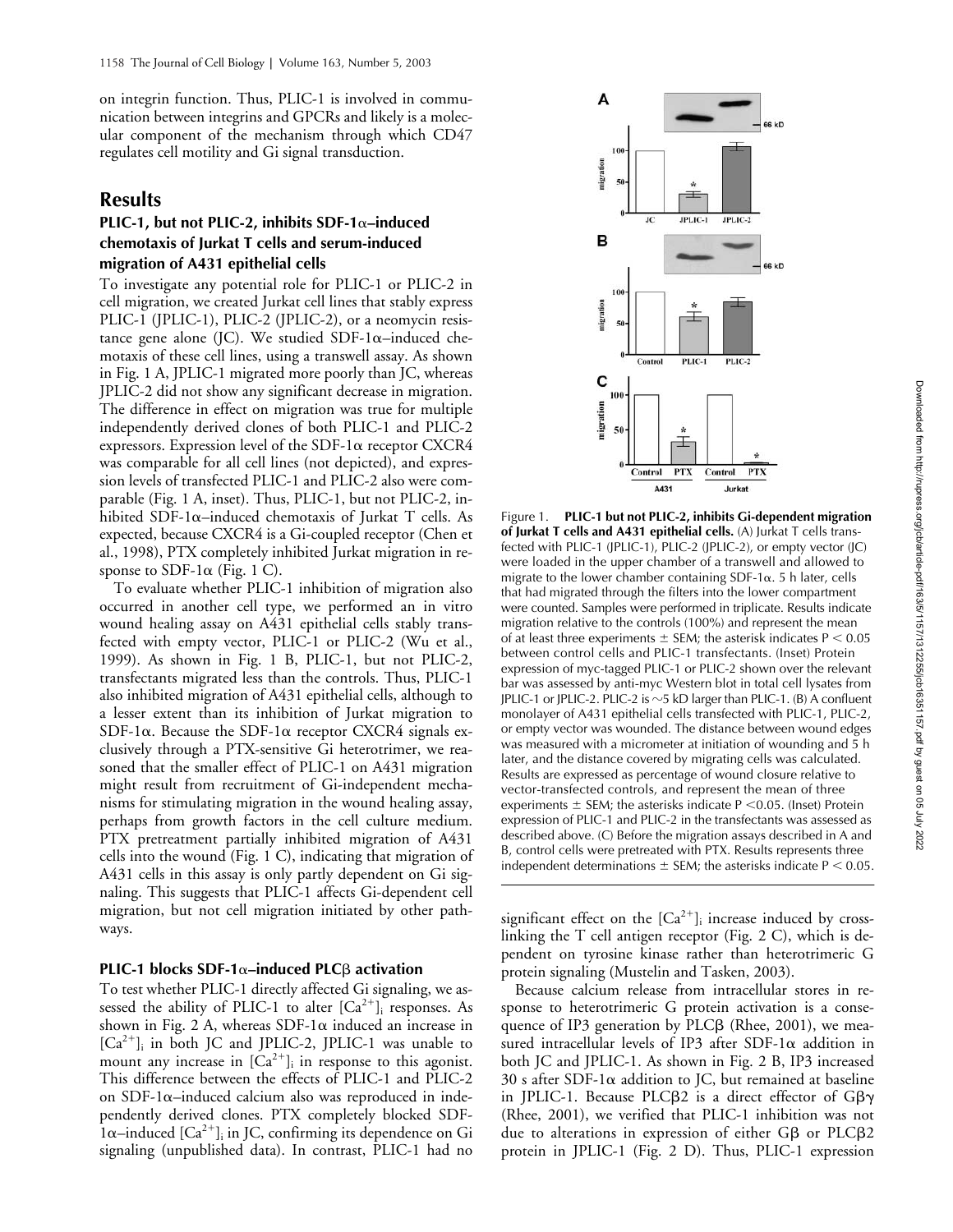

Figure 2. **PLIC-1 inhibits PLC activation in response to SDF-1, but not after CD3 ligation.** (A) Fura-2–loaded JC, JPLIC-1, or JPLIC-2 were stimulated with SDF-1 $\alpha$ . Intracytoplasmic calcium concentration was determined from fluorescence ratios. A representative experiment of three is shown. (B) JC or JPLIC-1 cells were stimulated with SDF-1 $\alpha$  for the indicated times and the amount of IP3 was determined using a radioreceptor assay. A representative experiment of three  $\pm$ SEM is shown. (C) Fura-2–loaded JC or JPLIC-1 were labeled with anti-CD3 antibody before addition of goat anti–mouse secondary antibody for cross-linking (arrow). A representative experiment of three is shown. (D) Protein expression level of PLC $\beta$ 2 and G $\beta$  in JC and JPLIC-1 cell lysates was assessed by Western blot using rabbit polyclonal antibodies. (E) Before migration assays, untransfected Jurkat or A431 epithelial cells were pretreated with the calcium chelator BAPTA or the PLC inhibitor U73122. Cell migration was assessed as in Fig. 1. This graph represents the mean of three independent determinations  $\pm$  SEM; the asterisks indicate P  $\leq$  0.05.

blocked SDF-1α-induced PLCβ activation. Because PLC activation by CXCR4 was completely inhibited by PTX, and the G $\alpha$ i subunit does not interact with PLC $\beta$  (Rebecchi and Pentyala, 2000), these data demonstrate that PLIC-1 interferes with G $\beta\gamma$  activation of PLC $\beta$ 2.

To determine whether PLCβ-mediated increase in  ${\rm [Ca^{2+}]}$ i was required for migration of Jurkat or A431, we examined migration in cells treated with the intracellular  $Ca^{2+}$  chelator BAPTA or with the PLC inhibitor U73122. Both BAPTA and U73122 prevented chemotaxis, suggesting a role for PLC in migration of these cells (Fig. 2 E). Thus, PLIC-1 inhibition of SDF-1 $\alpha$ –induced PLC $\beta$  activation likely contributes to its inhibition of migration.

**PLIC-1 inhibits Gi- and Gq-, but not Gs-coupled signaling** To determine whether PLIC-1 affected migration mediated through Gi-coupled receptors other than CXCR4, JPLIC-1, JPLIC-2, and JC were transiently transfected with the Gi-coupled receptor activated solely by a synthetic ligand  $(RASSL)$  Ro2, which is similar to  $\kappa$ -opioid receptors but



Figure 3. **PLIC-1 inhibits Gi and Gq, but not Gs signaling.** JC, JPLIC-1, and JPLIC-2 cells were transiently transfected with Gi-, Gs-, or Gq-coupled GPCRs and tested for related functions. (A) Cells expressing the Gi-coupled receptor Ro2 were loaded in the upper chamber of a transwell apparatus and tested for migration in response to spiradoline. Migrating cells recovered from the bottom chamber were counted and migration of JPLIC-1 and JPLIC-2 cells expressed relative to JC (100%). This graph represents the mean  $\pm$ SEM of three independent experiments; the asterisk indicates  $P < 0.05$ . (B) Isoproterenol-induced cAMP production was measured in JC, JPLIC-1, and JPLIC-2 cells transiently expressing the  $\beta$ 2 adrenergic receptor. Data represent the mean  $\pm$  SEM of three independent experiments. (C) Changes in  $[Ca<sup>2+</sup>]$  in response to carbachol were measured in cells transfected with the M3 muscarinic receptor alone or with Pd-like protein. Net calcium increase in JC cells was normalized to 100%, and increase from JPLIC-1 and JPLIC-2 cells determined relative to JC. This graph represents the mean  $\pm$  SEM of at least five independent experiments; the asterisks indicate  $P < 0.05$ .

binds spiradoline rather than an opioid ligand (Coward et al., 1998). JC and JPLIC-2 transfected with this receptor migrated in response to spiradoline, but JPLIC-1 cells did not (Fig. 3 A), despite equal expression of the transfected RASSL (not depicted). Thus, PLIC-1 inhibits migration through two different Gi-coupled receptors in Jurkat cells.

To determine the specificity of the inhibitory effect of PLIC-1 for Gi signaling, JPLIC-1, JPLIC-2, and JC were transfected with the Gs-coupled  $\beta$ 2 adrenergic receptor or the Gq-coupled M3 muscarinic receptor. Gs signaling was determined by measurement of cAMP production after addition of isoproterenol. PLIC-1 had no effect on the Gsmediated cAMP increase (Fig. 3 B). Gq function was assessed by increase in  $[Ca^{2+}]$  after addition of carbachol; JPLIC-1 showed about half the response of JC or JPLIC-2 (Fig.  $3$  C). Because Gq-coupled receptors can activate PLC $\beta$ through both G $\alpha$ q (which activates primarily PLC $\beta$ 1) and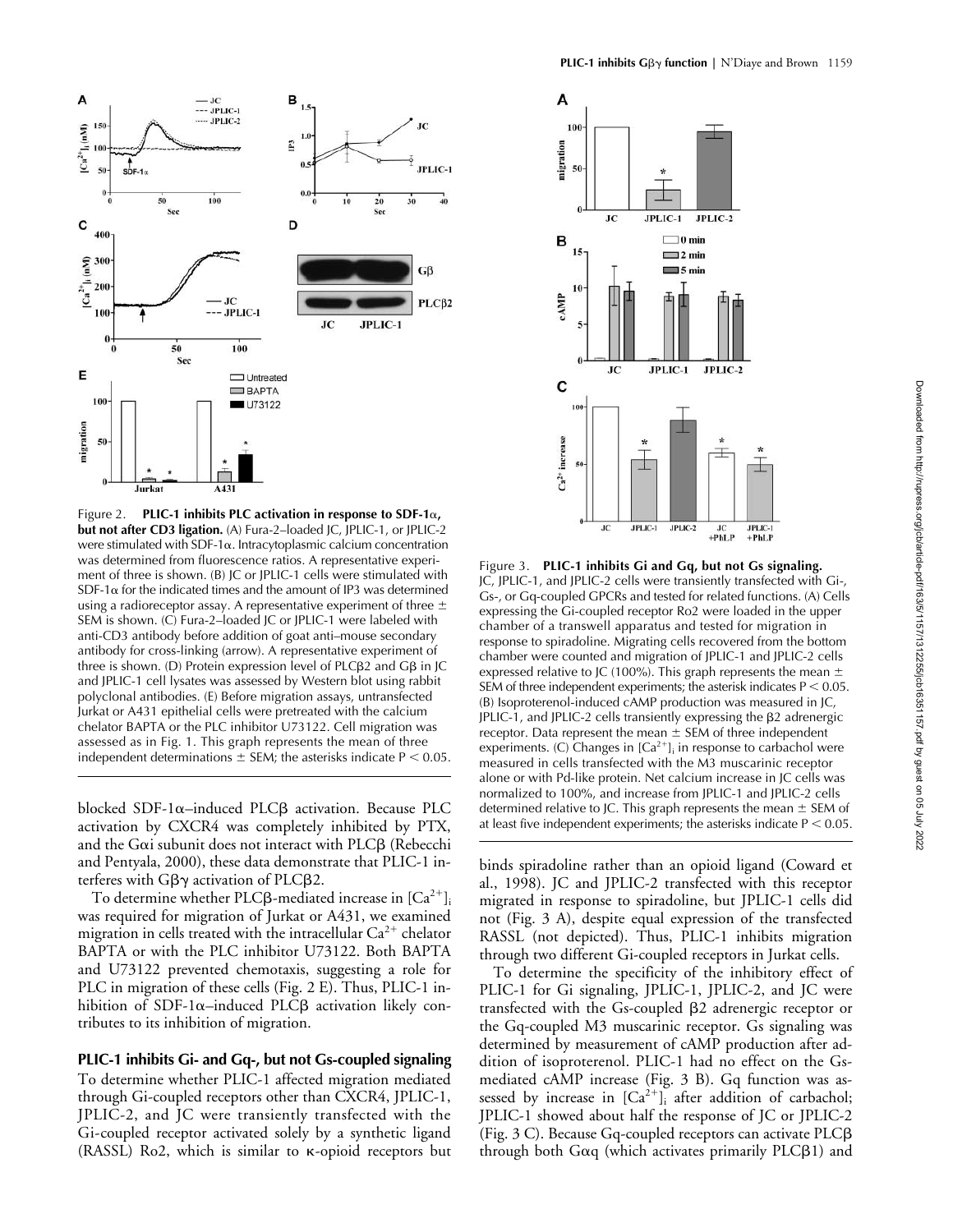

Figure 4. **PLIC-1 blocks SDF-1–induced CXCR4 endocytosis.** JC, JPLIC-1, or JPLIC-2 cells were stimulated with SDF-1 $\alpha$  for 0 or 5 min. At each time point, cells were washed and labeled with a CXCR4 antibody and surface expression determined by cytofluorimetry. A representative experiment  $\pm$  SEM is shown.

Gβγ (which activates primarily PLCβ2; Rhee, 2001), these data suggested the possibility that PLIC-1 interfered only with Gβγ-dependent component of Gq-mediated calcium increase. To test this hypothesis, the G $\beta\gamma$  inhibitor phosducin (Pd)-like protein (PhLP; Thibault et al., 1997; Mc-Laughlin et al., 2002) was cotransfected with the M3 musca-

 $G\beta$  (red).

rinic receptor into JC or JPLIC-1 cells. PhLP expression partially decreased the calcium response in JC cells, to a comparable extent as PLIC-1 (Fig. 3 C). In contrast, expression of PhLP induced no additional decrease in JPLIC-1 cells (Fig. 3 C) despite equal expression of the transfected protein (not depicted), demonstrating that PLIC-1 and PhLP act on the same pathway of Gq signal transduction.

To determine if other  $G\beta\gamma$  functions were inhibited by PLIC-1, we tested CXCR4 endocytosis after addition of SDF-1 $\alpha$ , because release and activation of G $\beta\gamma$  from the heterotrimeric G protein is required for GRK-mediated internalization of GPCRs (Penn et al., 2000). As shown in Fig. 4, endocytosis of CXCR4 after SDF-1 $\alpha$  addition was decreased in JPLIC-1 compared with JC or JPLIC-2.

## **PLIC-1 colocalizes with G proteins and directly**  interacts with  $\mathsf{G}\beta\gamma$

Because PLIC-1 interfered with  $G\beta\gamma$ -dependent functions, we looked for a possible association between these

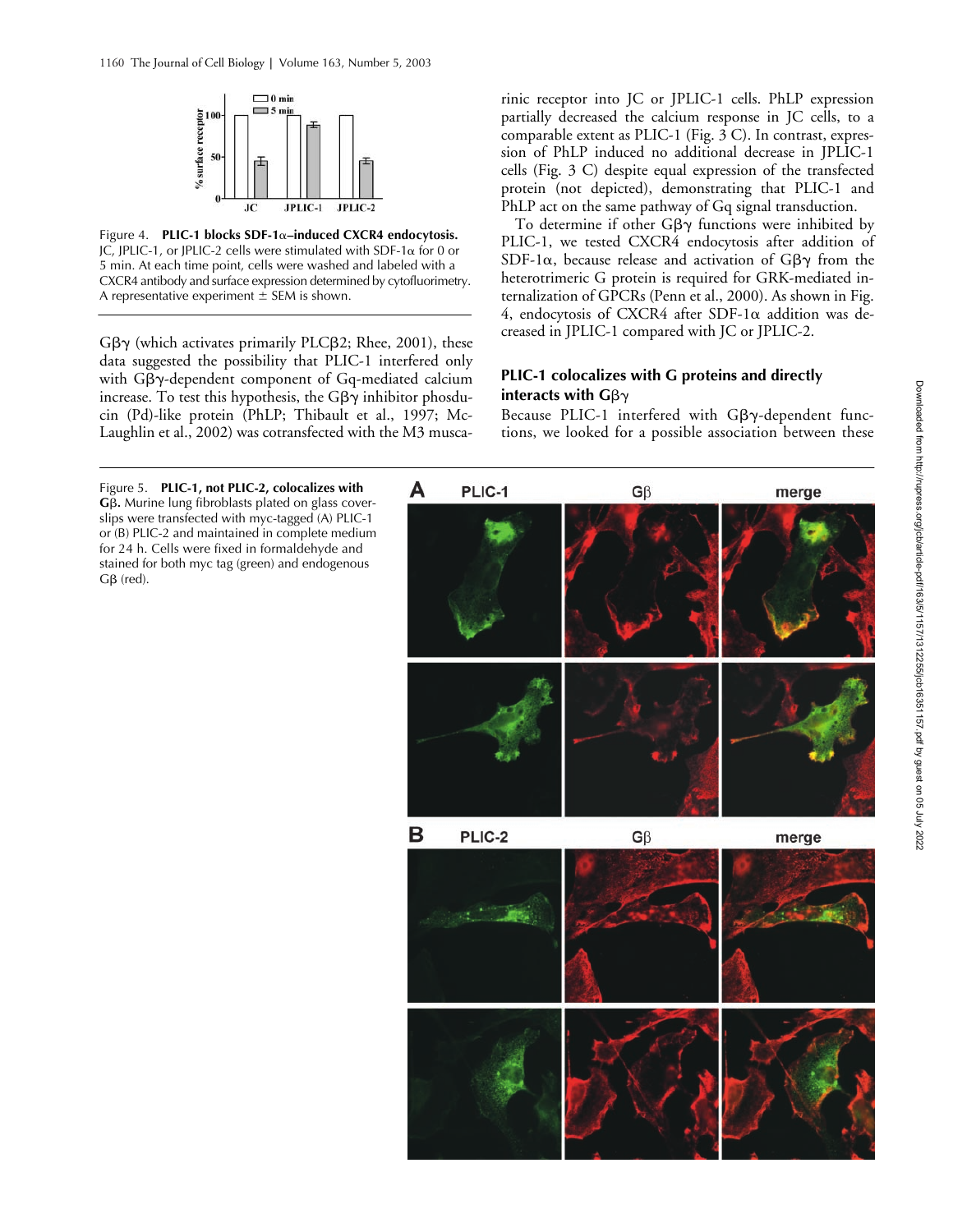proteins. Immunofluorescence studies were done in fibroblasts because Jurkat cell round morphology interfered with attempts to see specific localization of the proteins. Cells transfected with myc-tagged PLIC-1 or PLIC-2, and stained for both myc and endogenous G $\beta$  showed partial colocalization of PLIC-1 with  $G\beta$  at lamella borders and other sites of membrane protrusions (Fig. 5 A). In contrast to PLIC-1, PLIC-2 staining revealed a cytosolic punctate pattern that did not colocalize with G $\beta$  (Fig. 5 B). Thus, a subset of PLIC-1 but not of PLIC-2 colocalized with  $G\beta.$ 

To examine potential association directly, in vitro pulldown assays using GST–PLIC-1 were performed. PLIC-1  ${\rm specifically}$  bound G $\beta$  from membranes of Jurkat cells (Fig. 6 A), A431 and HEK-293 cells (not depicted). GST alone and GST–syntaxin 2 did not bind G $\beta$  from any of these cells, and GST–PLIC-1 did not bind lck, which, like G $\beta\gamma$ , is anchored to the plasma membrane by a lipid modification (unpublished data). Unlike Gß, G $\alpha$ i did not specifically associate with GST–PLIC-1 even after addition of 100  $\mu$ M GTP- $\gamma$ -S to the cell lysate (not depicted), nor did PLC $\beta$ 2 (Fig. 6 A) or either of the other PLC $\beta$  isoforms expressed in Jurkat cells (not depicted). To determine the do $main(s)$  of PLIC-1 required for binding to G $\beta$ , deletion mutants of PLIC-1 were made as shown in Fig. 6 B. Dele-



Figure 6. **PLIC-1 directly binds G**β. (A) GST, GST–PLIC-1, or GST– syntaxin2 were incubated with solubilized membranes from Jurkat cells (input). The material from cell lysates that bound to each column was run on SDS-PAGE gel and probed with antibodies against G $\beta$ ,  $Ga$ i, or PLC $\beta$ 2. In the right lane, 10% of the starting membrane lysate was analyzed. (B) Full-length PLIC-1 and various deletion mutants were fused to GST and used in the pull-down assay. GST alone (1), full-length PLIC-1 (2), PLIC 1 [aa534–582] (3), PLIC-1 [aa1–538] (4), and PLIC1 [aa100–533] (5) are schematically depicted above the Western blot of material retained by each column and probed for Gβ. (C) Full-length PLIC-1 and the deletion mutants described in B were incubated with purified  $G\beta\gamma$ , and material retained by each column probed for G $\beta$  as in B.



**Figure 7.** Proteasome inhibition does not block SDF-1α-induced **increase in [Ca<sup>2+</sup>]<sub>i</sub>.** Lactacystin-treated Jurkat cells were loaded with Fura-2, stimulated with SDF-1 $\alpha$  and changes in intracellular calcium recorded. A representative experiment is shown. To assess lactacystininduced inhibition of the proteasome activity, lysates from vehicleor lactacystin-treated cells  $(+LC)$  were run on SDS-PAGE gel and probed for ubiquitinated proteins with an antiubiquitin Western blot (inset).

tion of both the amino-terminal Ubq and the carboxy-terminal Uba domains did not decrease Gß binding, demonstrating that the central domain of PLIC-1, which contains the Sti1 motifs, is sufficient for this interaction. Purified  $G\beta\gamma$  bound to the same PLIC-1 domain, demonstrating that the interaction is direct (Fig. 6 C). Thus, PLIC-1 binds  $G\beta\gamma$ , and the primary site of association is likely to be at membrane protrusions where PLIC-1 preferentially localizes to the plasma membrane.

## **PLIC-1 inhibition of G protein signaling is independent of effects on proteasome activity**

Previous papers have reported the ability of the carboxy-terminal Uba domains of PLIC-related proteins to bind ubiquitinated proteins (Funakoshi et al., 1999; Kleijnen et al., 2000; Mah et al., 2000; Bedford et al., 2001). PLIC family members also bind ubiquitin ligases and proteasome subunits via their amino-terminal Ubq domain (Kleijnen et al., 2000). These interactions are thought to interfere with normal targeting of proteins for proteasome-dependent degradation, resulting in enhanced stability, potentially affecting signaling pathways in which these proteins are involved. However, steady-state levels of Gß and PLCß2 were unaffected by PLIC-1 transfection (Fig. 2 D), demonstrating that PLIC-1 inhibition of signaling was not dependent on alteration of the concentration of proximal and distal effectors of the signaling pathway.

To test the possibility that PLIC-1 could affect Gβ $\gamma$  functions by interfering with proteasome activity, we examined the effects of the proteasome inhibitor lactacystin on  $\lbrack Ca^{2+}\rbrack$ increase in response to  $SDF-1\alpha$ . Lactacystin, which induced a significant accumulation of ubiquitinated proteins in the cells (inset), did not significantly affect SDF-induced calcium changes (Fig. 7). Therefore, we conclude that PLIC-1's inhibition of  $G\beta\gamma$  signaling does not require any effect it may have on proteasome activity.

# **Discussion**

The PLICs are a newly recognized family of cytoplasmic and nuclear proteins that have been implicated in a wide variety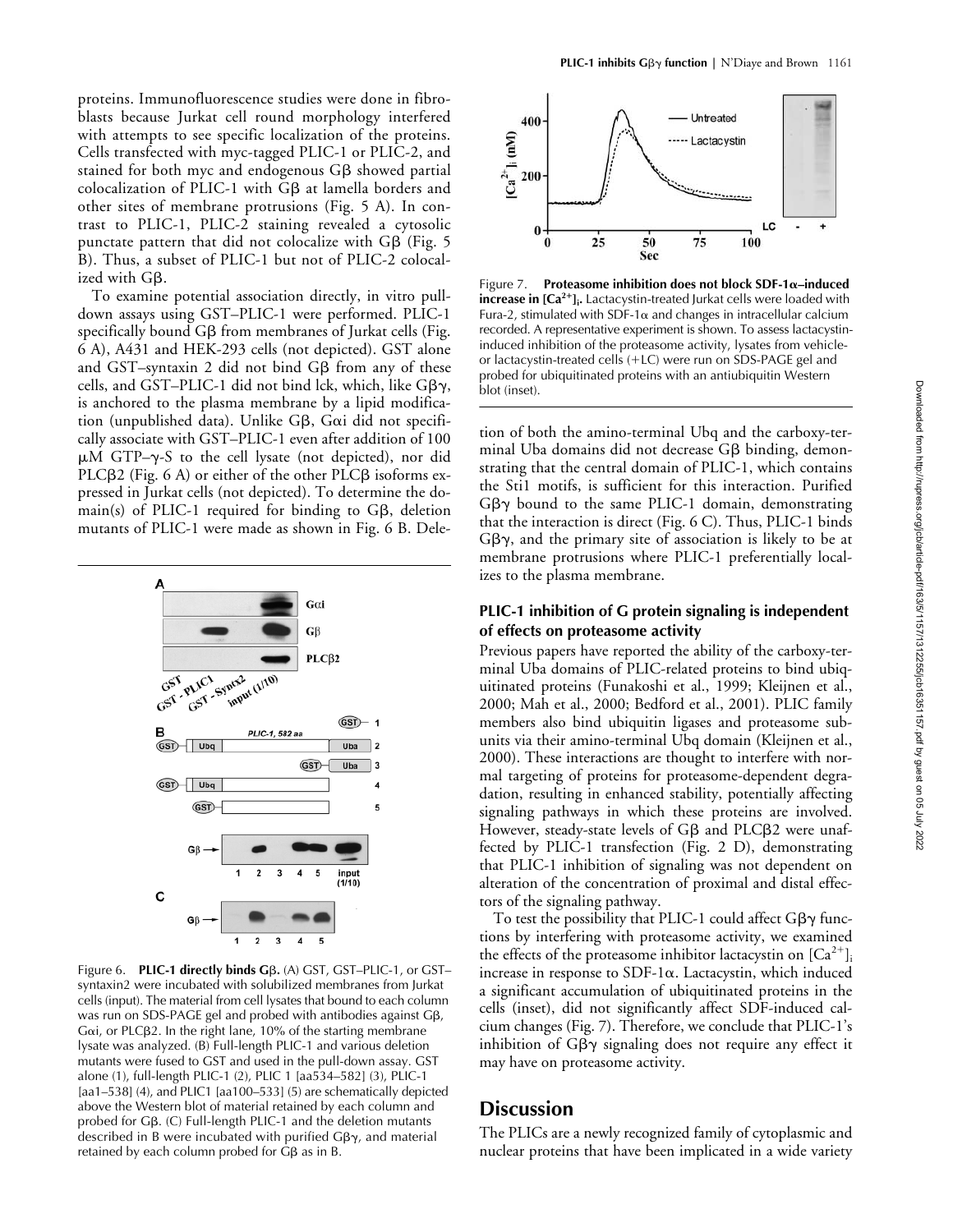of cellular functions, ranging from inhibition of the cell cycle to stabilization of plasma membrane proteins, and to rearrangements of cytoskeleton (Biggins et al., 1996; Funakoshi et al., 1999; Wu et al., 1999; Bedford et al., 2001). There are four PLIC family members in the mouse and human genomes, and the family is conserved through evolution to the *Saccharomyces cerevisiae* protein dsk2 (Fig. 8). All members of the family have amino-terminal Ubq and carboxy-terminal Uba domains, and the intervening sequences in all metazoan PLICs contain two internal repeats of  ${\sim}85$ aa that contain Sti1 motifs (Kaye et al., 2000). Through yeast two-hybrid approaches, various PLICs have been shown to bind membrane proteins including presenilins, GABA receptors, and CD47; signaling molecules including mTOR (Wu et al., 2002) and cyclin A (Funakoshi et al., 1999); and the chaperonin Stch (Kaye et al., 2000). In addition, both nuclear and cytoplasmic localizations have been reported for different members of the family (Funakoshi et al., 1999; Kleijnen et al., 2000). The Ubq domains of PLIC-2 (Kleijnen et al., 2000; Walters et al., 2002) and of the yeast dsk2 (Funakoshi et al., 2002), bind to components of the proteasome, whereas the Uba domains bind to a variety of ubiquitinated proteins (Kleijnen et al., 2000). Thus, at least some members of the family may be involved in targeting ubiquitinated proteins to the proteasome. However, transfection of PLICs generally inhibits ubiquitin-dependent proteasome degradation (Kleijnen et al., 2000), suggesting that its normal function in protein turnover may be inhibited by overexpression. Although this could explain why expression of the *Xenopus* homologue of human A1u and mouse Ubin, called XDRP-1, could interrupt cell cycle by preventing ubiquitin-mediated degradation of cyclin A (Funakoshi et al., 1999), it would not explain why direct binding of PLIC-1 and its human homologue to several membrane proteins would stabilize these proteins at their membrane location (Mah et al., 2000; Bedford et al., 2001).

Some of this perplexing multitude of functions of the PLICs may derive from the fact that the four isoforms in human and mouse have different functions and different localizations in the cell. However, to date, differences in function or localization among the PLICs have not been reported and only minimally investigated. PLIC-1 and PLIC-2 are the most closely related family members (Fig. 8), yet our data show that they have very different roles in regulating GPCR signaling and very distinct subcellular localizations. PLIC-1, but not PLIC-2, inhibits migration of both A431 epithelial cells and Jurkat T cells. Although we had expected that this would be because of the effects of PLIC-1 on cytoskeleton (Wu et al., 1999), our data suggest that a direct and unique effect of PLIC-1 is on GPCR signaling. Specifically, our data support the hypothesis that PLIC-1 binds the  $G\beta\gamma$ subunit of heterotrimeric G proteins and interferes with its normal functions. PLIC-1 precipitated Gβγ in pull-down assays and blocked  $G\beta\gamma$ -dependent PLC activation that normally results from SDF-1 $\alpha$  binding to CXCR4. Furthermore, PLIC-1 inhibited CXCR4 internalization, which depends on GBy release from the G protein after ligand binding to the receptor. In contrast, PLIC-1 did not affect  $G\alpha s$ effector function and likely did not interfere with  $G\alpha q$  function either, suggesting that its effects are specific for  $G\beta\gamma$ .



Figure 8. **The PLIC family of proteins.** A phylogenetic tree of multiple members of the PLIC family is depicted. Alignments were performed using ClustalW (31) at the European Bioinformatics Institute web site (http://www.ebi.ac.uk/clustalw) and displayed using TreeView (32). The protein GenBank/EMBL/DDBJ accession numbers are: NP 608344.1 (*Drosophila*); AAF 01366 (Mus PLIC-2); AAG 02474 (Homo Ubq-2); AAF01365 (Mus PLIC-1); BAA92267 (Rat DA41); AAG02473 (Homo Ubq-1); AAK61367 (Bos retina); BAA82642.1 (XDRP1); AAF80171 (Homo A1u); BAB40326 (Mus Ubin); NP 491996.1 (*C. elegans*); NP 179311.1 (*Arabidopsis*); AAF43003.1 (*Dictyostelium*); NP 014003.1 (*S. cerevisiae* dsk2); NP 594159.1 (*S. pombe*); AAF67143 (Homo Ubq-3); and BAC36593.1 (Mus PLIC-3). The PLIC proteins are also called ubiquilins (Ubq). By this nomenclature, human A1u and its mouse orthologue Ubin should be PLIC-4 or ubiquilin-4.

Unfortunately, we were unable to test  $G\alpha_i$  function directly because  $G\alpha_i$  does not decrease cAMP in leukocytes (del Pozo et al., 1995; Elferink and VanUffelen, 1996). However, we did not find evidence for PLIC-1 association with Goi even under conditions where Gi was activated by  $GTP\gamma S$ . In each case, PLIC-2 did not have these functional effects, and, unlike PLIC-1, never localized to plasma membrane, clearly distinguishing the roles for these two closely related proteins. It is of interest that PLIC-2 can associate with membranes in simple fractionation experiments (Wu et al., 1999), suggesting that it may have some role in regulation of signaling at an intracellular membrane or that the cytosolic aggregates in which it can be found (Fig. 5) may be associated with membranes.

We considered several alternative possibilities for the mechanism by which PLIC-1 affected CXCR4 signaling and cell migration. First, we considered that it might affect  $Ca^{2+}$ release from cytoplasmic stores in general. However, release of  $Ca^{2+}$  by ligation of CD3 was normal, demonstrating that activation of PLC $\gamma$  and subsequent release of Ca<sup>2+</sup> stores was unaffected by PLIC-1. We considered that as a protein potentially involved in proteasome function, PLIC-1 might affect the concentration of one or more of the proteins involved in signaling to PLC $\beta$ ; however, CXCR4 itself, G $\beta\gamma$ , and PLCB2 expression all were unaffected by PLIC-1. Furthermore, SDF-1 $\alpha$  binding to CXCR4 was unaffected by PLIC-1 expression. Finally, we considered that PLIC-1 inhibition of proteasome activity might lead to the signaling aberrations. This is unlikely for several reasons: first, lactacystin, which clearly inhibited proteasome function, had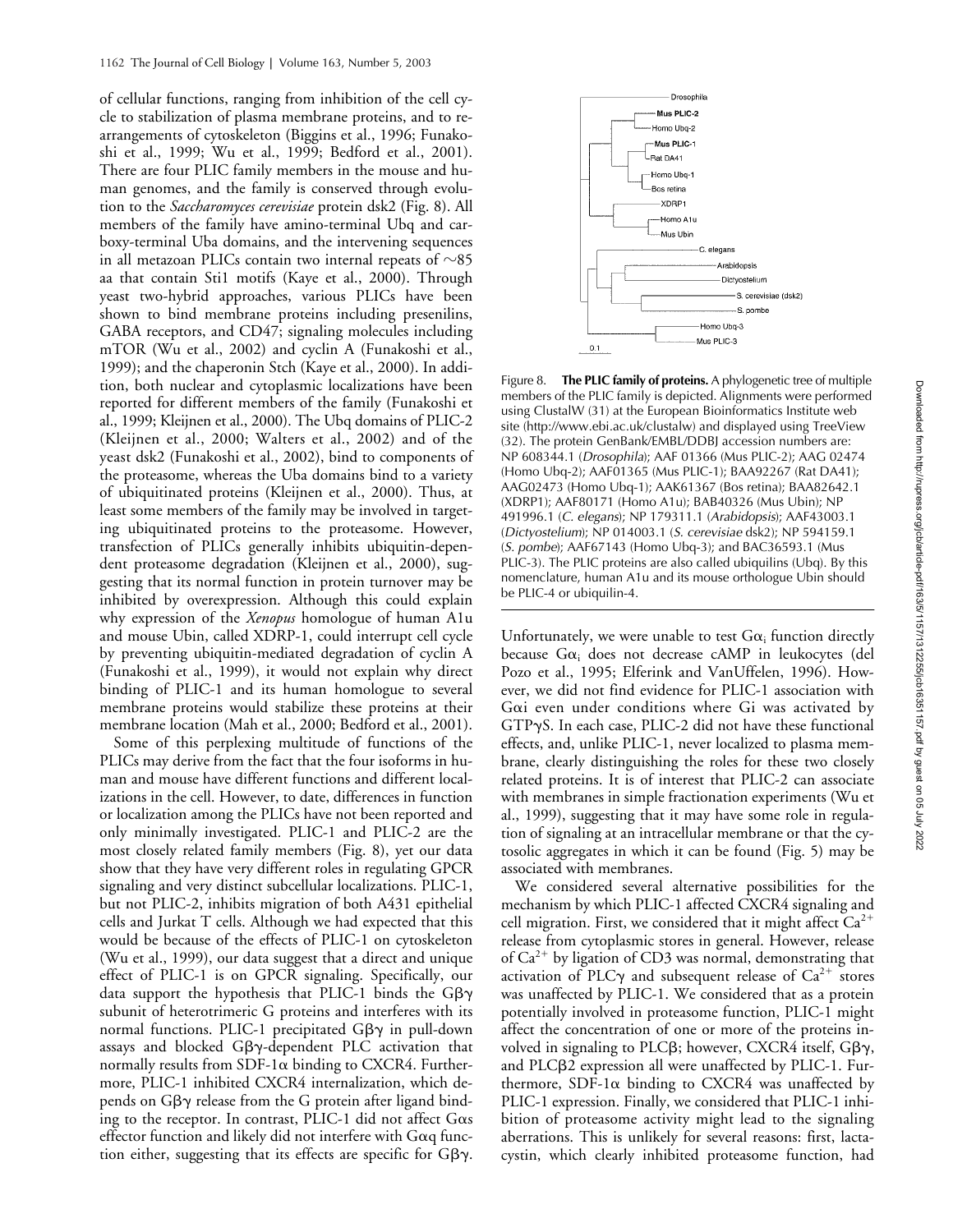minimal effect on CXCR4-mediated cytoplasmic  $Ca^{2+}$  rise; second, to the extent that it has been studied, PLIC-2 is equivalent to PLIC-1 for proteasome inhibition (Kleijnen et al., 2000); and, finally, we saw no detectable accumulation of ubiquitinated proteins in the PLIC-1 transfectants. Furthermore, although ubiquitination of CXCR4 leads to its degradation, endocytosis of this receptor is independent of its ubiquitination (Marchese and Benovic, 2001), suggesting the effect of PLIC-1 on its internalization is not ubiquitin dependent. Thus, the data are most consistent with PLIC-1-mediated inhibition of  $G\beta\gamma$  function independent of its ability to interfere with proteasome activity, and likely through its binding to  $G\beta\gamma$ . PLIC-1 has functional similarities with the Pd family of G protein signaling regulators (Schulz, 2001). Pd and its homologue PhLP both bind  $G\beta\gamma$ directly with high affinity and inhibit G $\beta\gamma$ -dependent functions by sequestration. Pd, by binding to  $G\beta\gamma$ , inhibits -2-adrenergic receptor kinase translocation to the plasma membrane and internalization of the receptor; PhLP blocks internalization of the  $\delta$ -opioid receptor (Schulz, 2001). Although Pd is expressed exclusively in the retina, PhLP has a broad distribution, and we have found it in Jurkat cells (unpublished data).

Inhibition of  $G\beta\gamma$  function is sufficient to account for the ability of PLIC-1 to block cell migration, without postulating additional effects on integrin or cytoskeletal function. Previous papers by the Bourne and Charo groups have established that Gi-mediated chemotaxis absolutely requires release of Gβ $\gamma$  from Gαi, with subsequent activation of Gβ $\gamma$ effectors (Arai et al., 1997; Neptune and Bourne, 1997). Although deletion of the PLCB2 gene in mice caused primary PMN and lymphocytes to migrate faster (Jiang et al., 1997), in our system, both  $Ca^{2+}$  clamping and a PLC inhibitor dramatically decreased cell migration, to about the same extent as PTX. Although reasons for the difference between our results and the knockout are unknown, the fact that there is  $PTX$ -sensitive migration in  $PLC\beta2-/-$  cells suggests that there may be other  $G\beta\gamma$ -dependent effector mechanisms important in migration that also are affected by PLIC-1.

These data are the first to demonstrate a significant biological difference between members of the PLIC family. We suggest that the difference in function results, at least in part, from the difference in subcellular localization of PLIC-1 and PLIC-2. Based on what is known of function so far, it appears that PLIC-1 is most closely associated with plasma membrane, PLIC-2 with cytosolic proteasomes, and A1u (called Ubin in the mouse) is likely predominantly expressed in the nucleus. Its ability to associate with the plasma membrane likely is necessary for PLIC-1 to prolong the half-life of GABA receptors and presenilins. It is intriguing that the three membrane proteins (including CD47) with which PLIC-1 has been associated all span the membrane multiple times. It may be that this architecture is important for PLIC-1 interaction.

Finally, it is tantalizing that CD47 is a plasma membrane binding site for PLIC-1 because CD47 ligation has been associated with a nonclassical mechanism for Gi activation (Brown and Frazier, 2001). It may be that CD47 ligation results in loss of association with PLIC-1, releasing an inhibition of Gi signaling, or it may be that activation of Gi signaling through another mechanism recruits PLIC-1 to CD47 at the plasma membrane to restore homeostasis. In either case, the interaction of PLIC-1 with CD47 may represent a novel mechanism for regulation of G protein signaling, and understanding the mechanisms involved in regulating the interaction of these two proteins is likely to reveal additional potential pathways for control of this major plasma membrane signaling pathway.

## **Materials and methods**

## **Cell culture and transfection**

Jurkat cells (E6 clone) were cultured in RPMI 1640 supplemented with 10% FCS, 2 mM glutamine, and 0.1% gentamycin. Stably transfected Jurkat cells were maintained under selection with 1.5 mg/ml geneticin (Life Technologies; Reinhold et al., 1997, 1999; Rebres et al., 2001a). A431 epithelial cells and 3656 fibroblasts were maintained in Dulbecco's minimum Essential medium with 10% FCS. A431 stable transfectants were selected with 400 µg/ml geneticin (Wu et al., 1999).

#### **cDNA constructs**

cDNA encoding myc or GST-tagged PLIC1 or PLIC-2 were described previously (Wu et al., 1999). GST–syntaxin 2 cDNA was a gift from K. Mostov (University of California San Francisco, San Francisco, CA [UCSF]). HAtagged M3 muscarinic receptor and Flag-tagged β2 adrenergic receptor cDNAs were provided by H. Bourne (UCSF; Neptune and Bourne, 1997). The cDNA encoding the RASSL Ro2 (Coward et al., 1998) was a gift of B. Conklin (UCSF). Pd-like protein construct was provided by B. Willardson (Brigham Young University, Provo, UT).

To generate deletion mutants of PLIC-1 in fusion with GST, PCR products encompassing the coding regions of PLIC-1 (1–538), PLIC-1 (534– 582), and PLIC-1 (100–533) were cloned in frame with the coding region of GST in pGEX-KG vector. The different domains were generated by PCR using the following primers: PLIC-1 (534-582): 5'-GCGAATTCCGCA-GAGTCCAGAAGTCAGATT-3 and 5-TGCACTCGAGCTATGACGGC-TGGGAACCCAGC-3; PLIC-1 (1–538): 5-TGACGGAATTCTTGCCATG-GCCGAGAGCGCAGAGAGCG-3 and 5-TCGGCCCTCGAGCTATC-AGACTTCTGGACTCTGCAGCTGAGGGTT-3; PLIC-1 (100–533): 5- CAGGCGGAATTCGACCGCAAGATAATTCAGCTCAGCAAACA-3 and 5-TCGGCCCTCGAGCTATCAGACTTCTGGACTCTGCAGCTGAGGGTT-3. The PCR products were digested with EcoRI/XhoI and cloned into pGEX-KG, and subsequently sequenced to verify that no errors had been introduced during PCR or cloning.

#### **mAbs and reagents**

SDF-1α was from PeproTech. Purified Gβγ, PTX, U-73122, BAPTA-AM, lactacystin,  $GTP-\gamma-S$ , isoproterenol, and carbachol were purchased from Calbiochem. Spiradoline was purchased from Sigma-Aldrich. Fura-2–AM was purchased from Molecular Probes. The anti-CD3 mAb (OKT3) was purchased from American Type Culture Collection. Gβ antibodies were purchased from Upstate Biotechnology or BD Transduction Laboratories. .<br>Anti-myc antibodies were purchased from Upstate Biotechnology or Invitrogen. Lck, PLCβ2, and Gαi antibodies were purchased from Santa-Cruz Biotechnology, Inc. IP3 and cAMP assay kits were purchased from Amersham Biosciences and BIOMOL Research Laboratories, Inc., respectively.

#### **Cell migration**

Chemotaxis of Jurkat T cells in response to SDF-1 $\alpha$  was determined using a  $24$ -well plate with  $3$ - $\mu$ m-pore inserts (BD Biosciences). After filling the lower chamber with medium alone or medium containing 500 ng/ml SDF- $1\alpha$ ,  $4 \times 10^5$  Jurkat T cells ( $2 \times 10^6$ /ml in RPMI 1640, 1% FCS) were loaded in the upper chamber. Plates were incubated for  $3$  h at  $37^{\circ}$ C in a humidified atmosphere containing 5%  $CO<sub>2</sub>$ , and cell migration assessed by counting cells in the lower chamber on a hemocytometer. Each experiment was performed in triplicate. The same procedure was used to assess migration of Ro2-transfected Jurkat cells in response to 1  $\mu$ M spiradoline.

To assess wound healing, A431 cells transfected with empty vector, PLIC-1, or PLIC-2 were grown to confluency. The monolayers were wounded with a pipette tip, washed, and the distance between wound edges measured using a micrometer at specifically marked points along the wound. After 5  $\overline{h}$  at 37°C in a humidified atmosphere containing  $5\%$  CO<sub>2</sub>, the distance between wound edges was measured again at the same sites, and the distance covered by migrated cells determined. At least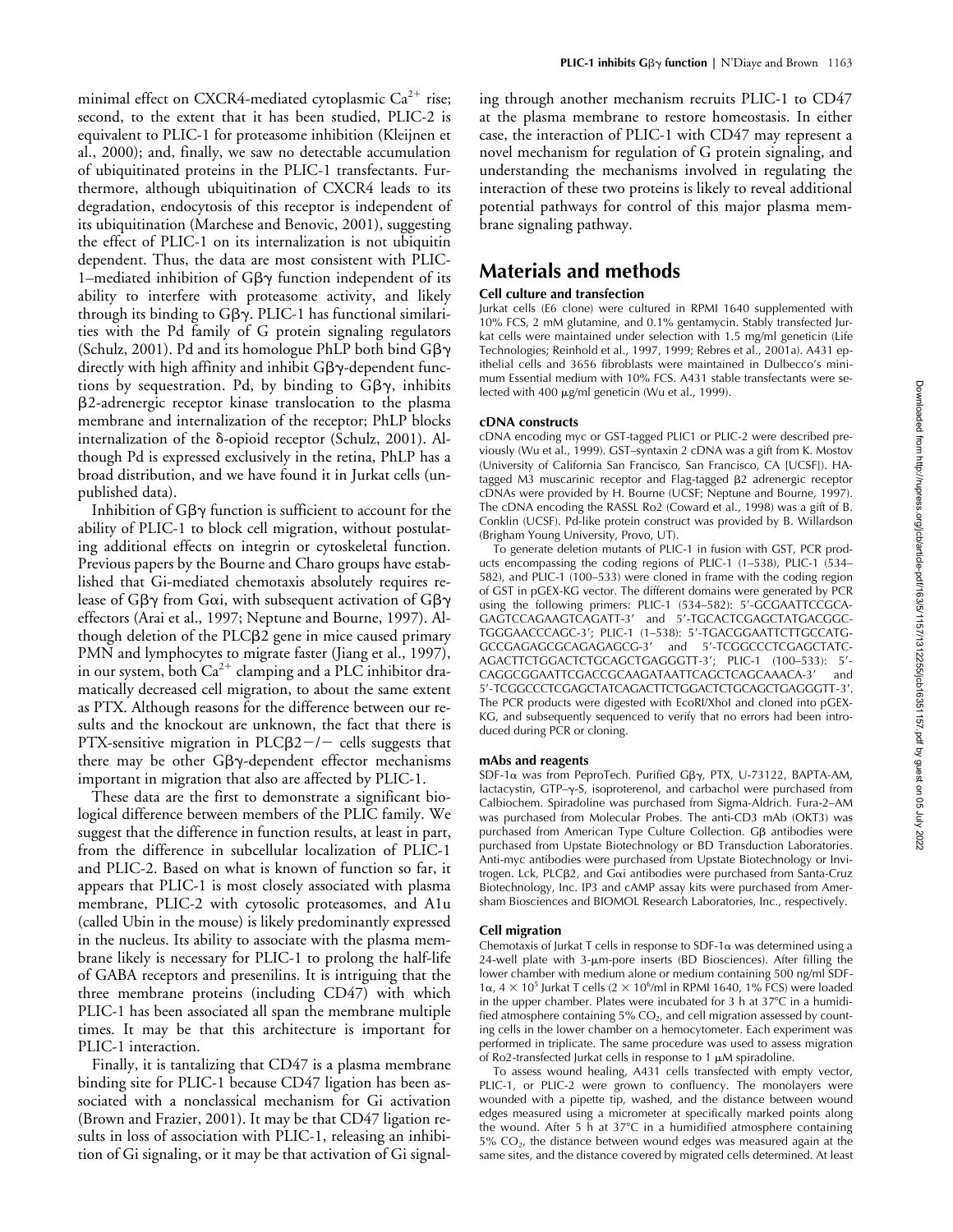three different points were used to determine the average distance migrated along the wound edge. In some experiments, confluent monolayers were pretreated overnight with 100 ng/ml PTX, or for 30 min with 4  $\mu$ M U73122 or 25  $\mu$ M BAPTA before wounding.

#### **Intracellular calcium measurement**

Jurkat T cells ( $2 \times 10^7$  cells/ml) in growth medium were loaded with Fura-2 as described previously (Rebres et al., 2001a,b). Cells were washed once with complete medium and twice with ice-cold  $Ca^{2+}$  buffer (25 mM Hepes, pH 7.4, 125 mM NaCl, 5 mM KCl, 1 mM Na<sub>2</sub>HPO<sub>4</sub>, 1 mM CaCl<sub>2</sub>, 0.5 mM MgCl<sub>2</sub>, 0.1% BSA, and 0.1% glucose), resuspended at  $3 \times 10^6$ cells/ml in  $Ca^{2+}$  buffer, and kept on ice until use. Before stimulation, cells were transferred into cuvettes, prewarmed to 37°C, and placed in a spectrofluorimeter (model F-4500; Hitachi Instruments) after which SDF-1 was added to the stirred cell suspension to a final concentration of 2  $\mu$ g/ ml. To assess the  $Ca^{2+}$  response to TCR cross-linking, cells were incubated with OKT3 (American Type Culture Collection) for 30 min on ice, washed twice, and 10  $\mu$ g/ml anti-mouse IgG was added to the cuvette to cross-link bound antibody in place of SDF-1 $\alpha$ . In Jurkat cells transfected with the M3 muscarinic receptor, changes in  $[Ca^{2+}]$ ; were measured after stimulation with 100  $\mu$ M carbachol. Fluorescence was monitored as described previously (Green et al., 1997) and  $[Ca^{2+}]$ <sub>i</sub> was calculated by the method of Grynkiewicz et al. (1985).

#### **Measurement of intracellular IP3 level**

Intracellular IP3 concentration was determined using a radioreceptor assay (Amersham Biosciences). Jurkat T cells were stimulated with 2  $\mu$ g/ml SDF- $1\alpha$  for various times, and the reaction ended by addition of 0.2 vol icecold 20% perchloric acid. The samples were handled, IP3 was measured, and IP3 concentration was calculated exactly as per the manufacturer's instructions.

#### **Measurement of CXCR4 endocytosis**

Vector or PLIC-1 transfected Jurkat cells were stimulated with 500 ng/ml SDF-1 $\alpha$  for 0 or 5 min. At end point, cells were chilled, washed with cold PBS, and incubated with 10  $\mu$ g/ml a CXCR4 antibody (Prosciences) for 30 min at 4°C, and subsequently with Alexa 488-coupled anti-mouse IgG (Molecular Probes). Cells were fixed and fluorescence of individual cells was measured by flow cytometry (Coulter Epics).

#### **Immunostaining of PLICs and G** $\beta$

Murine 3656 fibroblasts plated onto coverslips were transfected with myctagged PLIC-1 or PLIC-2 and maintained in complete medium for 24 h. Cells were fixed with 3.7% PFA, briefly permeabilized with 0.1% Triton X-100, and stained with Alexa 488–labeled anti-myc (clone 9E10; Upstate Biotechnology) and Alexa 594–labeled anti-G $\beta$  (BD Transduction Laboratories).

#### **Image acquisition**

Images shown in Fig. 5 were acquired using a microscope (Axiovert 100TV; Carl Zeiss MicroImaging, Inc.), with a Plan-APOCHROMAT 63X inverted oil objective lens with an NA of 1.40. Cells were fixed and stained with specific antibodies coupled to Alexa 488 or Alexa 594 as described in Immunostaining of PLICs and Gβ, and mounted in Prolong medium (Molecular Probes). Images were acquired with a CCD camera (Micromax; Princeton Instruments) using IPLabs software and subsequently merged using Adobe Photoshop.

#### **GST pull down**

GST–PLIC-1 and controls were induced by addition of 0.1 mM IPTG (16 h/RT) to bacterial cultures. Lysates were incubated with GSH-agarose beads (Amersham Biosciences) overnight at 4°C. The beads were washed with a buffer containing 20 mM Hepes, pH 7.4, 25 mM NaCl, 0.5% Triton X-100, 10% glycerol, 0.1% βME, and extensively washed with 20 mM Hepes, pH 7, 150 mM KCl. Cell membranes were prepared by centrifugation of sonicated cells at 100,000 *g* for 1 h and solubilized in 0.1% Triton X-100 for 2 h at 4C under constant rotation. Solubilized proteins were separated from insoluble pellet by centrifugation at 15,000 *g*, and incubated with the GST protein–loaded agarose beads overnight at 4°C. After washing, beadbound protein was eluted in Laemmli buffer and analyzed by SDS-PAGE and Western blot. To assess potential G $\alpha$ i binding, the membrane lysate was incubated with 100  $\mu$ M GTP- $\gamma$ -S for 15 min at 30°C before incubation with fusion proteins.

To test direct binding of G $\beta\gamma$ , 12 ng of purified G $\beta\gamma$  (Calbiochem) was incubated with the same amount of GST fusion proteins in PBS/0.1% Tri-

ton X-100 overnight at 4°C. Bead pellets were washed three times, solubilized in Laemmli buffer and analyzed by SDS-PAGE and Western blot.

## **Statistical analysis**

Data were analyzed by *t* test.

The authors thank Mark von Zastrow and Dean Sheppard for many useful suggestions, and Henry Bourne and Barry Willardson for suggestions and reagents. We thank Hiroshi Morisaki for help with microscopy, and Mette Johansen, Robert Rebres, and Bryant MacLaughlin for critical reading of the manuscript.

This work was supported by grants GM38330 and AI24674 from the National Institutes of Health to E.J. Brown.

Submitted: 25 July 2003

Accepted: 10 October 2003

## **References**

- Arai, H., C.L. Tsou, and I.F. Charo. 1997. Chemotaxis in a lymphocyte cell line transfected with C-C chemokine receptor 2B: evidence that directed migration is mediated by betagamma dimers released by activation of Galphaicoupled receptors. *Proc. Natl. Acad. Sci. USA.* 94:14495–14499.
- Bedford, F.K., J.T. Kittler, E. Muller, P. Thomas, J.M. Uren, D. Merlo, W. Wisden, A. Triller, T.G. Smart, and S.J. Moss. 2001. GABA(A) receptor cell surface number and subunit stability are regulated by the ubiquitin-like protein Plic-1. *Nat. Neurosci.* 4:908–916.
- Biggins, S., I. Ivanovska, and M.D. Rose. 1996. Yeast ubiquitin-like genes are involved in duplication of the microtubule organizing center. *J. Cell Biol.* 133: 1331–1346.

Brown, E.J. 2002. Integrin-associated proteins. *Curr. Opin. Cell Biol.* 14:603–607.

- Brown, E.J., and W.A. Frazier. 2001. Integrin-associated protein (CD47) and its ligands. *Trends Cell Biol.* 11:130–135.
- Chen, W.J., C. Jayawickreme, C. Watson, L. Wolfe, W. Holmes, R. Ferris, S. Armour, W. Dallas, G. Chen, L. Boone, et al. 1998. Recombinant human CXC-chemokine receptor-4 in melanophores are linked to Gi protein: seven transmembrane coreceptors for human immunodeficiency virus entry into cells. *Mol. Pharmacol.* 53:177–181.
- Coward, P., H.G. Wada, M.S. Falk, S.D. Chan, F. Meng, H. Akil, and B.R. Conklin. 1998. Controlling signaling with a specifically designed Gi-coupled receptor. *Proc. Natl. Acad. Sci. USA.* 95:352–357.
- del Pozo, M.A., P. Sanchez-Mateos, M. Nieto, and F. Sanchez-Madrid. 1995. Chemokines regulate cellular polarization and adhesion receptor redistribution during lymphocyte interaction with endothelium and extracellular matrix. Involvement of cAMP signaling pathway. *J. Cell Biol.* 131:495–508.
- Elferink, J.G., and B.E. VanUffelen. 1996. The role of cyclic nucleotides in neutrophil migration. *Gen. Pharmacol.* 27:387–393.
- Funakoshi, M., S. Geley, T. Hunt, T. Nishimoto, and H. Kobayashi. 1999. Identification of XDRP1; a *Xenopus* protein related to yeast Dsk2p binds to the N-terminus of cyclin A and inhibits its degradation. *EMBO J.* 18:5009–5018.
- Funakoshi, M., T. Sasaki, T. Nishimoto, and H. Kobayashi. 2002. Budding yeast Dsk2p is a polyubiquitin-binding protein that can interact with the proteasome. *Proc. Natl. Acad. Sci. USA.* 99:745–750.
- Green, J.M., A.D. Schreiber, and E.J. Brown. 1997. Role for a glycan phosphoinositol anchor in Fc γ receptor synergy. *J. Cell Biol.* 139:1209-1217.
- Grynkiewicz, G., M. Poenie, and R.Y. Tsien. 1985. A new generation of  $Ca^{2+}$  indicators with greatly improved fluorescence properties. *J. Biol. Chem.* 260: 3440–3450.
- Jiang, H., Y. Kuang, Y. Wu, W. Xie, M.I. Simon, and D. Wu. 1997. Roles of phospholipase C beta2 in chemoattractant-elicited responses. *Proc. Natl. Acad. Sci. USA.* 94:7971–7975.
- Kaye, F.J., S. Modi, I. Ivanovska, E.V. Koonin, K. Thress, A. Kubo, S. Kornbluth, and M.D. Rose. 2000. A family of ubiquitin-like proteins binds the ATPase domain of Hsp70-like Stch. *FEBS Lett.* 467:348–355.
- Kleijnen, M.F., A.H. Shih, P. Zhou, S. Kumar, R.E. Soccio, N.L. Kedersha, G. Gill, and P.M. Howley. 2000. The hPLIC proteins may provide a link between the ubiquitination machinery and the proteasome. *Mol. Cell.* 6:409– 419.
- Mah, A.L., G. Perry, M.A. Smith, and M.J. Monteiro. 2000. Identification of ubiquilin, a novel presenilin interactor that increases presenilin protein accumulation. *J. Cell Biol.* 151:847–862.
- Marchese, A., and J.L. Benovic. 2001. Agonist-promoted ubiquitination of the G